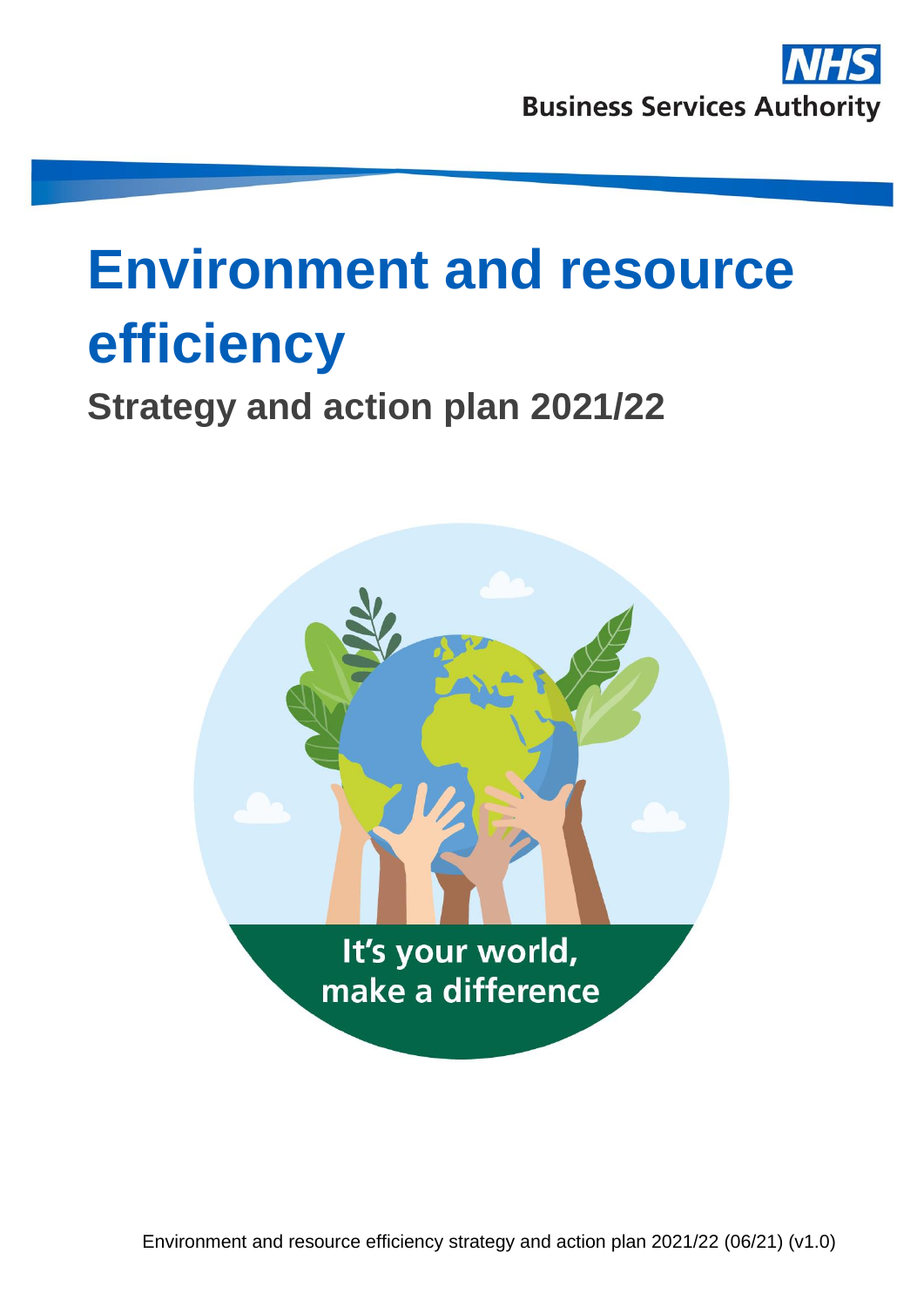## **1. Introduction and the bigger picture**

This strategy is a public commitment of how the NHS Business Services Authority (NHSBSA) plans to continue maximising its positive impact on the environment and driving resource efficiency and our transition to Net Zero by 2030, in addition to delivering the duties placed upon us by environmental law and central government mandates such as the Greening Government Commitments. It also sets out how the NHSBSA will continue to add broader value to the environment, society and the economy through its activities.

Our Environment and Resource Efficiency Strategy and Action Plan is part of the NHSBSA's broader approach to corporate responsibility, outlined in the [NHSBSA](https://www.nhsbsa.nhs.uk/what-we-do/strategy-business-plan-and-annual-report)  [Business Strategy 2021-2024.](https://www.nhsbsa.nhs.uk/what-we-do/strategy-business-plan-and-annual-report)

Our environment and resource efficiency objectives, targets and actions (see appendix) are created through extensive consultation, as well as consideration of our legal and mandated requirements, for example targets set by government. The following are our key sources of consultation and information informing this strategy:

- National Joint Safety, Health and Environment (SHE) Committee (national consultative committee attended by representatives from across the business, chaired by Executive Director of People and Corporate Services, occurring at least three times per year)
- Environment Committee (national committee attended by representatives from across the business, chaired by Chief Executive, occurring four times per year)
- Local Safety, Health and Environment (SHE) Groups (site / business area specific groups, focusing on local SHE issues) and our Environment Network.
- ISO 14001 Environmental Management System annual aspects and impacts review, legal / other requirements review, quarterly team performance reviews and annual management review (attended by senior management including Executive Director of People and Corporate Services)
- Materiality and stakeholder review

The NHSBSA Strategy explains the vision of the NHSBSA, including our strategic goals. The Environment and Resource Efficiency Strategy and Action Plan embodies all of our values and contributes to the delivery of many of our strategic goals. The Action Plan in the appendix clearly states which strategic goals the actions in each objective area contribute to.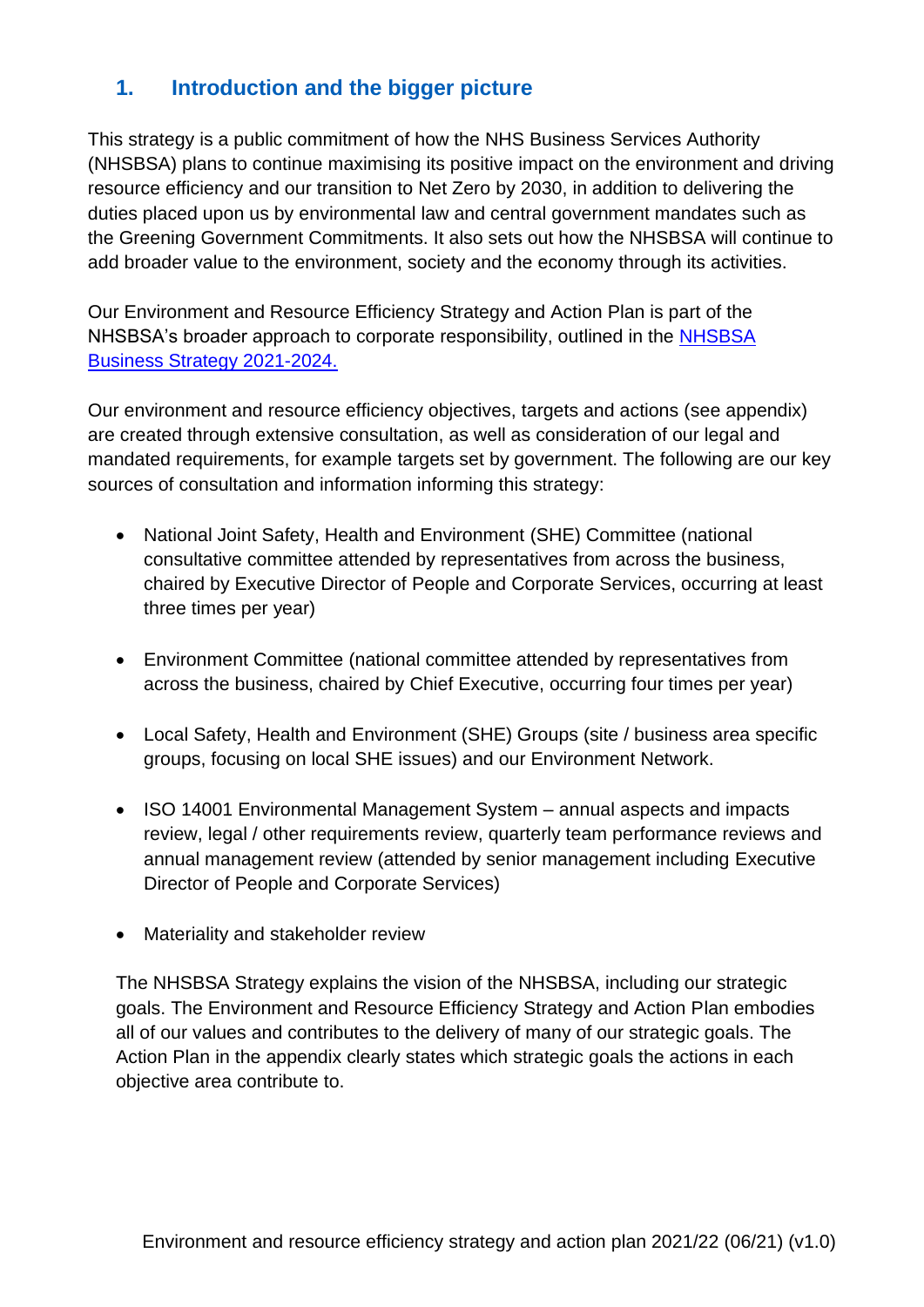## **2. Our vision**

We recognise that our activities, products and services, and the way we choose to deliver them, can have both a negative and positive impact on the environment, and therefore an impact on our employees and local communities.

#### **We are committed to:**

- protecting the environment and preventing pollution caused by what we do
- ensuring that we comply with environmental laws related to what we do, and meeting the requirements of other policies, strategies etc. we support such as those created by Government, Department of Health and Social Care and NHS
- continually improve our environmental management system to enhance our performance by setting and reviewing objectives and targets relevant to the NHSBSA each year. We focus on:
	- o maintaining an appropriate governance framework, which ensures continual improvement and a commitment to fulfil our compliance obligations
	- o reducing greenhouse gas emissions and adapting to climate change
	- o reducing waste and maximising resource efficiency
	- o reducing water use
	- o creating wider environmental, social and economic value, through our activities and our supply chain

#### **We will achieve this by:**

- operating an NHSBSA-wide environmental management system, which instructs staff and others on how to carry out key activities
- training and coaching staff (and others where appropriate) to ensure they understand how to play their part
- communicating with staff (and others where appropriate) about environmental issues
- actively engaging with relevant forums and groups to learn from others and share our knowledge and experience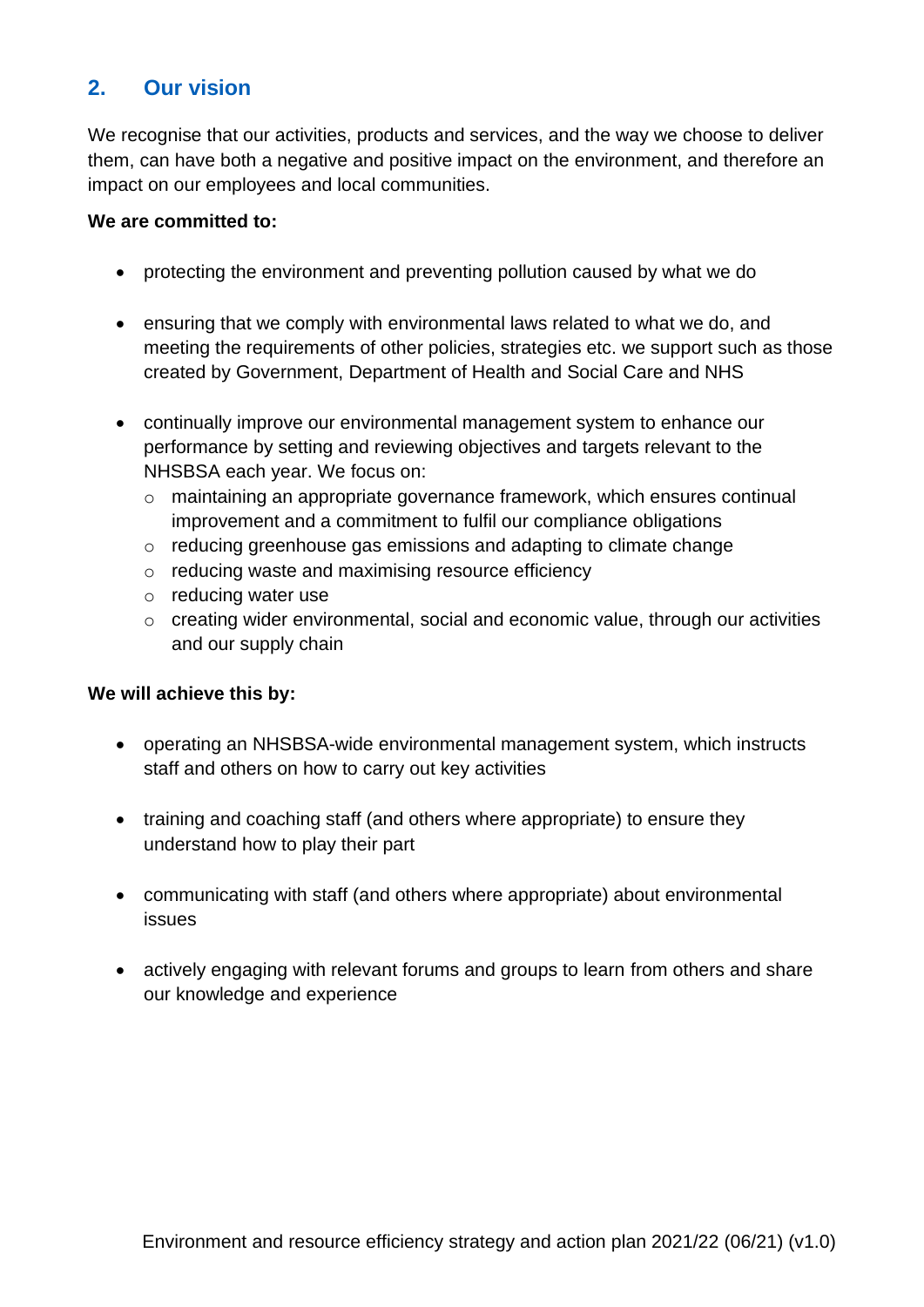## **3. Meeting our duties and delivering improvements**

As a starting point, the NHSBSA must comply with a range of environmental laws related to our operational activities. We manage this through the operation of our ISO 14001 Environmental Management System (EMS).

We are also mandated to deliver central government policies and targets, based around the Greening Government Commitments.

However, compliance is only a starting point for us, and we recognise that a proactive approach to the environment and resource efficiency delivers a broad range of benefits. In 2020 we declared a Climate Emergency to recognise the threat posed by climate change and committed to go Net Zero by 2030.

#### **Why environmental protection and resource efficiency is important to us**

The key benefits of good environment and resource management include:

- reduced environmental impact aligns with our purpose of being catalyst for better health
- reduced use of resources and associated costs
- reduced environmental impact
- legal compliance and delivery of government policies
- an engaged and educated workforce
- enhanced reputation and assurance for our clients and customers
- improved engagement and integration with local communities and customers

#### **Added value**

We also recognise that our activities, products and services, and the way we choose to deliver them, can create added value for the broader environment, society and the economy. This impact is often far greater than our immediate operational areas of focus. We aim to maximise this value as part of what we deliver, as outlined in the NHSBSA Strategy.

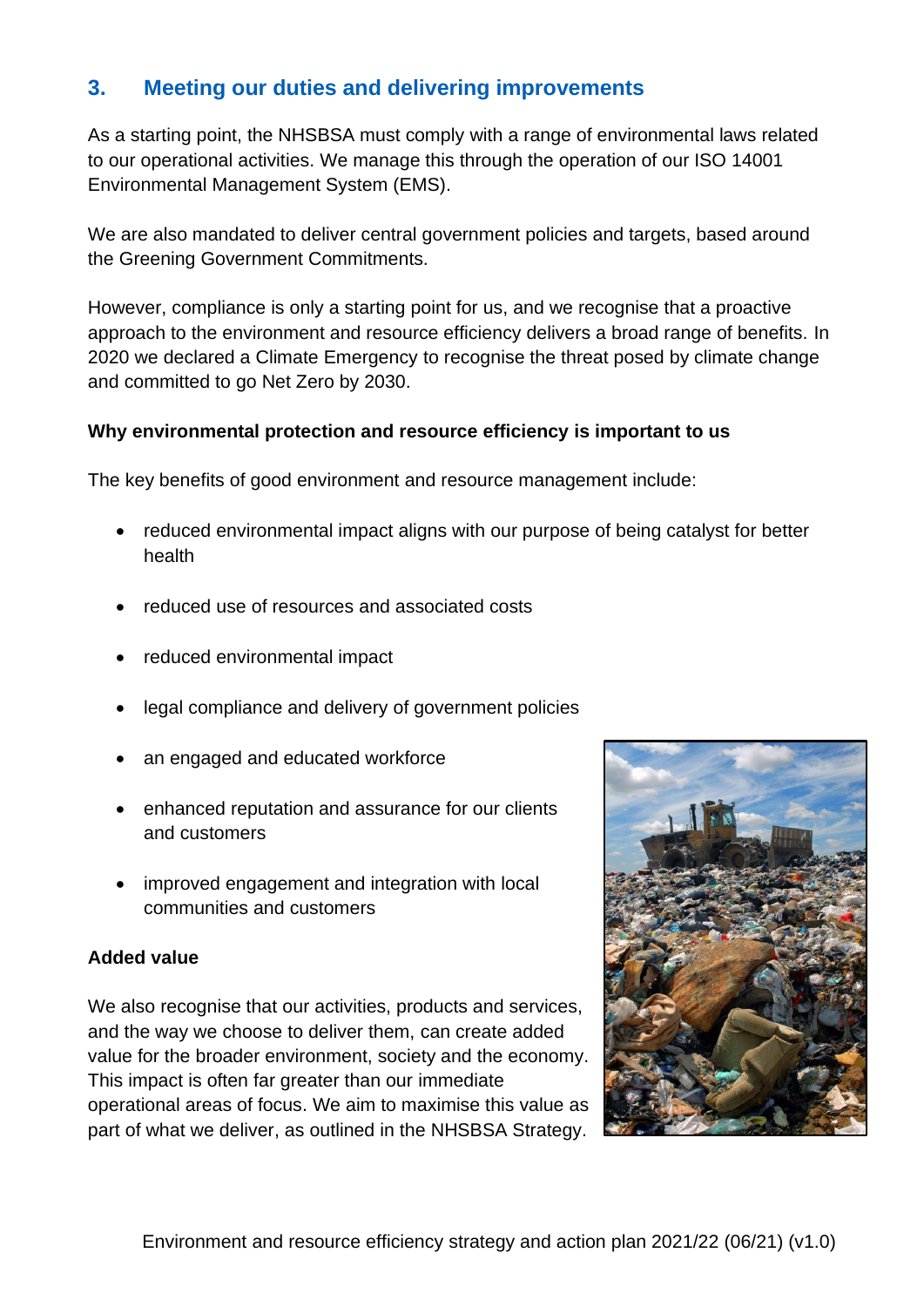#### **Delivering our objectives**

Our environment and resource efficiency action plan (see appendix) gives details of:

- **Actions** we will take (including action owner, outcome and target deadline)
- The environment and resource efficiency **objective** it supports
- Associated **target** if applicable

Each objective also contributes to the delivery of one or more of the **NHSBSA's strategic goals** and these are also highlighted.

#### **Responsibilities and governance**

Our Chief Executive is ultimately responsible for the delivery of this strategy. This is delegated to the Executive Director of People and Corporate Services as Leadership Team representative. Mark Ellerby is our non-executive director champion, ensuring appropriate oversight of the executive directors' performance.

Our Environment Committee drives the agenda from a strategic level. This is chaired by our Chief Executive and is made up of senior managers from across the business (terms of reference available on request). The Committee meets four times a year, and provides strategic oversight and assurance to the Board on delivery of the strategy.

Our National Joint Safety, Health and Environment (SHE) Committee drives the agenda from an operational level. This is chaired by our Executive Director of People and Corporate Services, and is made up of senior managers from across the business (terms of reference are available on request). The committee meets at least three times per year, and provides strategic oversight and assurance to the Board on delivery of the strategy.



Our local Safety, Health and Environment (SHE) Groups provides the link to our people, and ensures engagement and consultation happens across the business (terms of reference are available on request). These groups meet throughout the year and staff representatives ensure the agenda is delivered locally.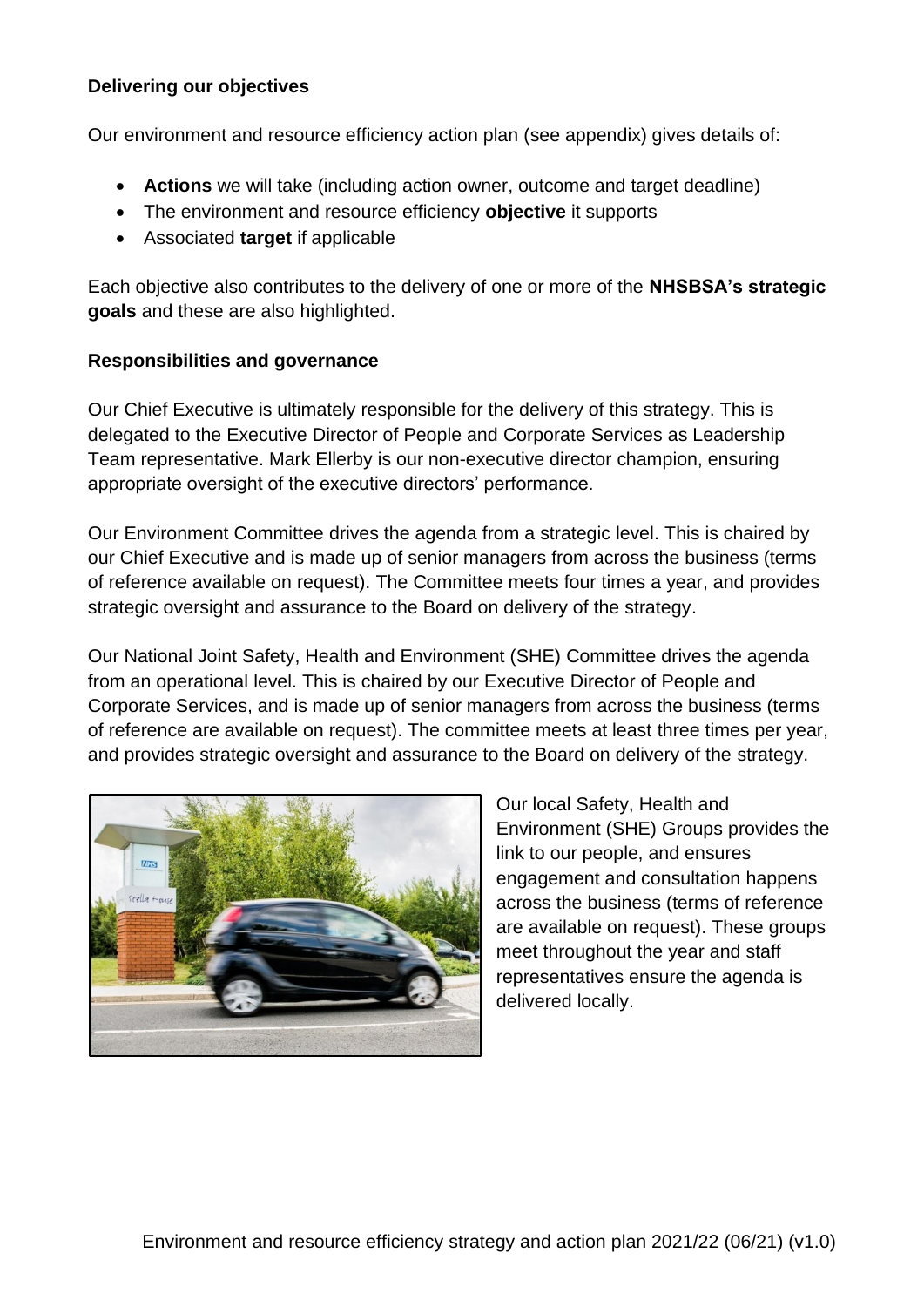#### **Reporting and monitoring our progress internally**

Progress against our objectives, targets and actions is monitored by the Environment Manager, collating data from relevant functions as required.

Reporting is undertaken as follows:

- Board Board papers and Annual Report
- Leadership Team Performance report at each monthly meeting, six monthly overview report and Annual Report
- Staff Quarterly update report, Environment Network Yammer community and Hub (Intranet) articles and Annual Report.

#### **Reporting progress to our external stakeholders**

We publish specific details on our performance in the [NHSBSA Annual Report and](https://www.nhsbsa.nhs.uk/what-we-do/strategy-business-plan-and-annual-report)  [Accounts](https://www.nhsbsa.nhs.uk/what-we-do/strategy-business-plan-and-annual-report) and also a specific [Safety, Health & Environment Annual Report.](https://www.nhsbsa.nhs.uk/what-we-do/corporate-responsibility) This contains detailed data related to our performance and progress, with commentary.

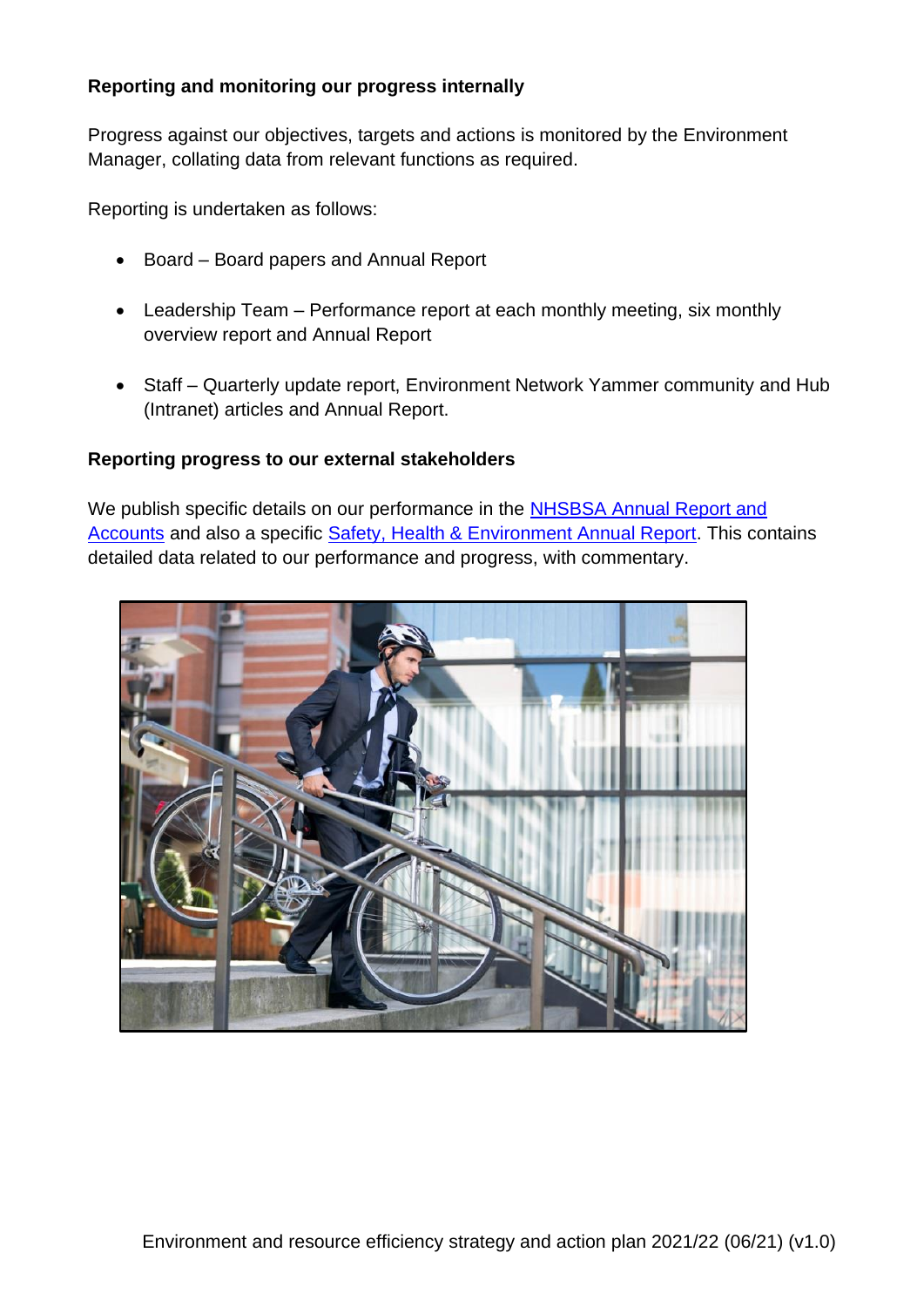# **Business Services Authority**

## **Appendix – Environment and Resource Efficiency Action Plan for 2021/22**

This action plan sets out our environment and resource efficiency objectives to ensure we continue to improve our performance, and meet our legal and mandated duties.

Objectives are grouped into the following key areas; 1) Maintaining an appropriate governance framework, which ensures continual improvement and a commitment to fulfil our compliance obligations, 2) Reducing greenhouse gas emissions and adapting to climate change, 3) Reducing waste and maximising resource efficiency, 4) Reducing water use, 5) Creating wider environmental, social and economic value, through our activities and supply chain. Objectives in each area contribute to delivery of one or more NHSBSA strategic goals, and these are included in each section.

#### **How our objectives have been set:**

The key below indicates which objectives have been set as a result of either; being a legal requirement, being mandated by central government, identified via our environmental management system (EMS), or were highlighted as a priority during the consultation and engagement we have carried out with our SHE Committee (including stakeholder input) or SHE Staff Network.

Each objective in the plan is marked with the relevant symbol(s), under the column headed 'Benefits / rationale';

| ∣L – Legal requirement                                | <b>Gov – Government mandate</b> | <b>EMS - Environmental Management System</b>          |
|-------------------------------------------------------|---------------------------------|-------------------------------------------------------|
| E – Employee consultation (including SHE Staff Group) |                                 | M - Management consultation (including SHE Committee) |

#### **Summary of targets:**

The NHSBSA continues to review and refresh its [business strategy.](https://www.nhsbsa.nhs.uk/what-we-do/strategy-business-plan-and-annual-report) Each refresh informs a review of our environmental targets. We are continuing with our agenda of process improvement and digitisation, and this continues to improve our environmental performance e.g. reducing waste, reducing the number of paper letters and plastic cards produced etc. At the same time our business is aiming to grow. Some of the services we have taken on or developed will produce waste, require the production of paper-based communications or require more energy use in our buildings in the short term. As we embed these new services, opportunities for process improvement, digitisation etc. will be assessed and taken forward. However, in the short term, we have re-assessed our targets up to the end of the 'Greening Government' period.

Environment and resource efficiency strategy and action plan 2021/22 (06/21) (v1.0)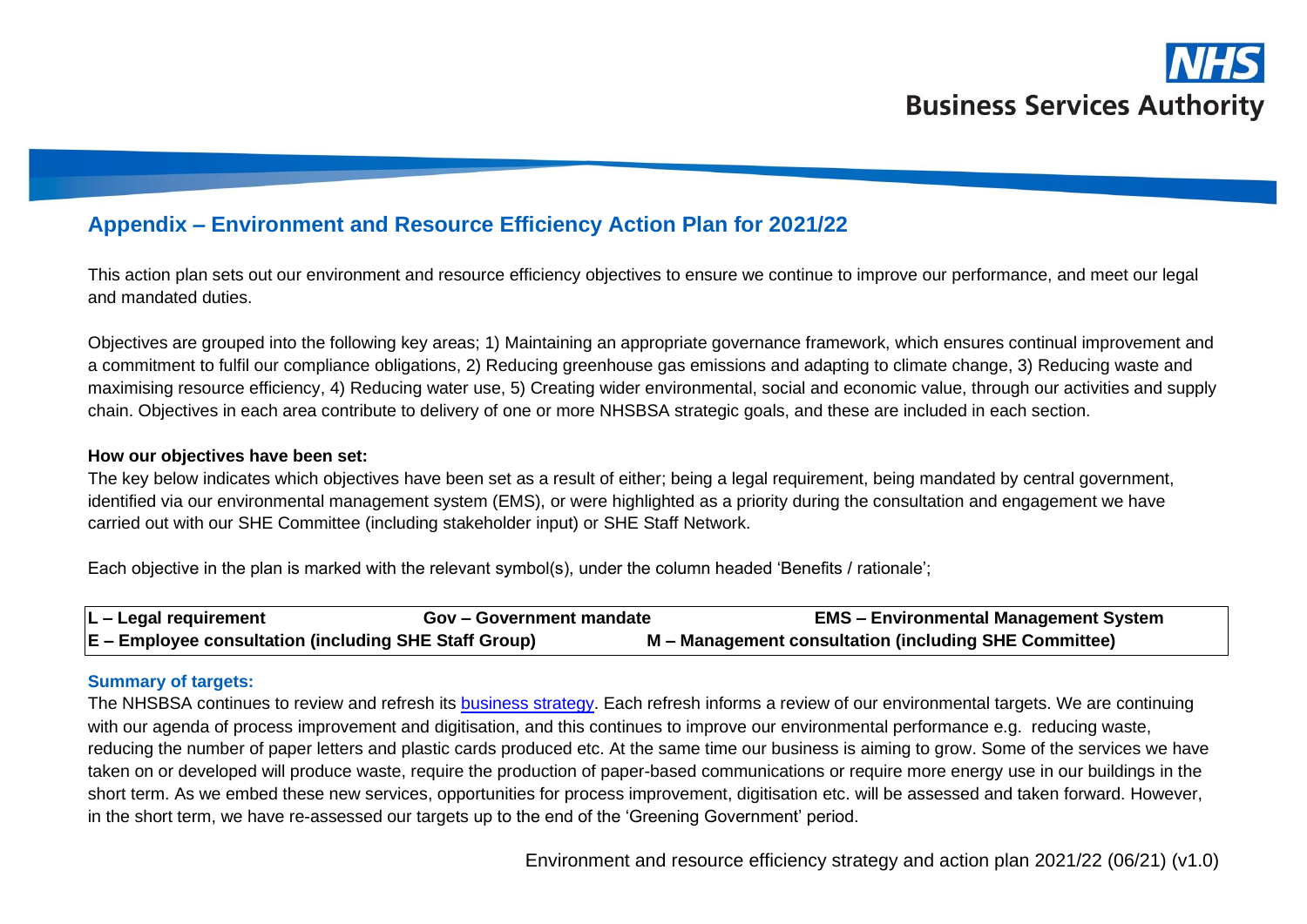The following is a summary of our corporate targets:

#### **Operational performance indicators:**

- 35% reduction in overall greenhouse gas emissions\* (Greening Government target: 44% by 2025)
- 40% reduction in water consumption\* (Greening Government target: Reduce water consumption by 8% by 2025)
- 30% reduction in waste generated\* (Greening Government target: Reduce the overall amount of waste generated by 15% by 2025).
- Less than 5% of waste to landfill\* (Greening Government target: Less than 5% of waste to landfill)
- Increase the proportion of waste recycled to at least 80% of overall waste\* (Greening Government target: Increase the proportion of waste recycled to at least 70% of overall waste by 2025)
- 45% reduction in office paper use\* (Greening Government target: 50% reduction in office paper use by 2025)

#### *\*By the end of 2021/22, on 2017/18 baseline*

#### **Management performance indicators:**

- Maintain ISO 14001 certification
- Maintain CIPS Corporate Ethics Procurement Kitemark
- Deliver Annual SHE Audit Plan

These are highlighted below where linked to a specific action.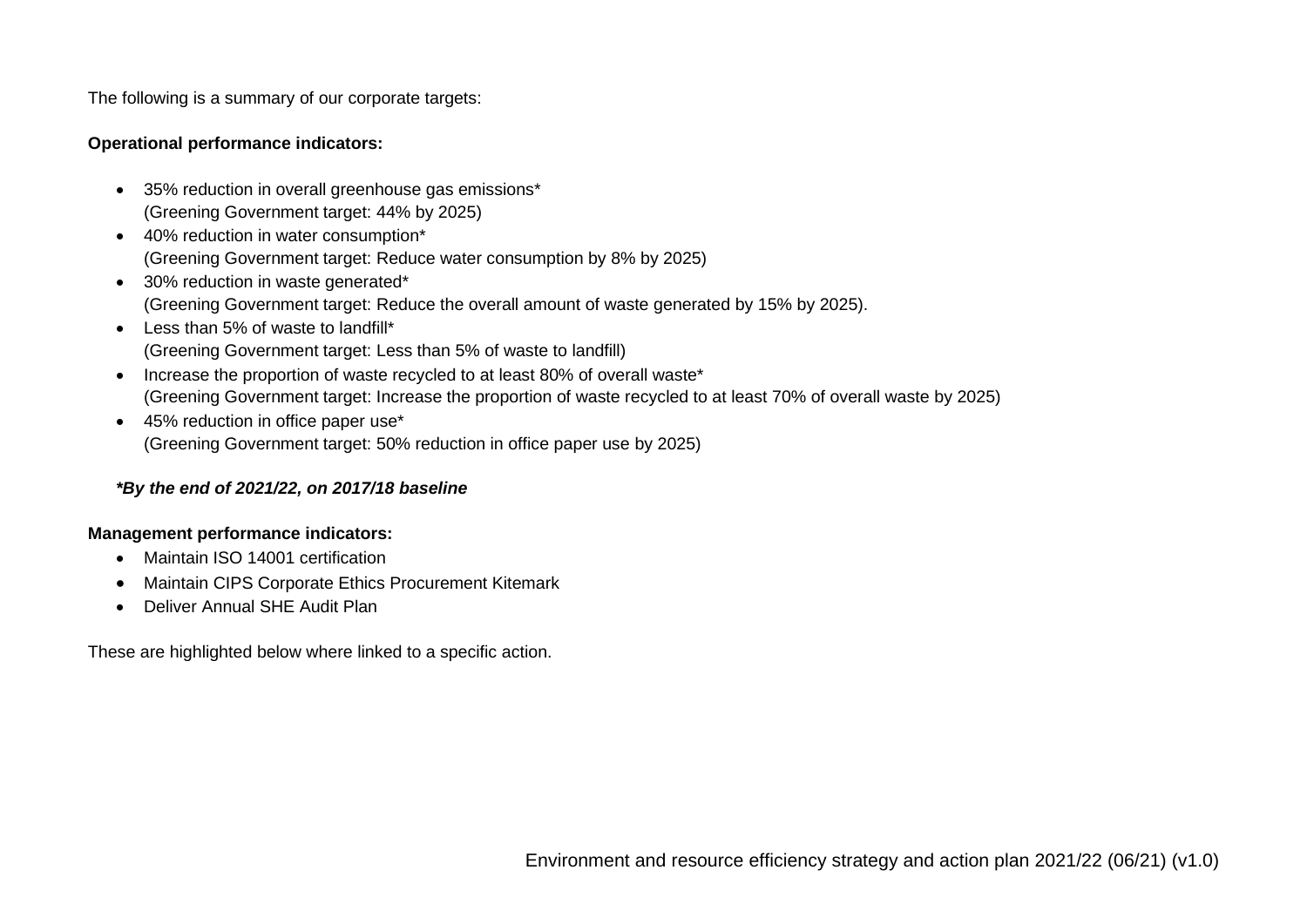## **Objective Area 1: Maintaining an appropriate governance framework, which ensures continual improvement and a commitment to fulfil our compliance obligations**

#### **NHSBSA strategic goals supported**:

• Customer, Our People, Social Impact, Value, Ambition, Pandemic Support

|   | <b>Action</b>                       | <b>Benefits / rationale</b>                                       | Lead(s)/                  | Time-      | <b>Measure of</b>       | <b>Corporate</b> |
|---|-------------------------------------|-------------------------------------------------------------------|---------------------------|------------|-------------------------|------------------|
|   |                                     |                                                                   | <b>Resources</b>          | scale      | <b>SUCCESS</b>          | target           |
| a | Include environment                 | Information included in Annual                                    | <b>Head of Governance</b> | 31/12/2021 | Mandated and            | <b>ISO 14001</b> |
|   | commentary in NHSBSA Annual         | Report(s), ensuring transparency and                              |                           |            | stakeholder interest    |                  |
|   | Report and Accounts 2020/21         | sharing approach with stakeholders                                |                           |            | information included in |                  |
|   | and more detailed SHE Annual        | (L, Gov, EMS)                                                     |                           |            | Annual Report(s),       |                  |
|   | Report                              |                                                                   |                           |            | made publically         |                  |
|   |                                     | Added value: Sharing of approach with                             |                           |            | available               |                  |
|   |                                     | other organisations, encouraging<br>responsible business practice |                           |            |                         |                  |
| b | <b>Update Environment and</b>       | Agreed plan and monitoring                                        | <b>Head of Governance</b> | 31/08/2021 | Agreed Strategy and     | <b>ISO 14001</b> |
|   | <b>Resource Efficiency Strategy</b> | arrangements in place                                             |                           |            | Action Plan in place    |                  |
|   | and Action Plan for 2021/22         | (L, EMS)                                                          |                           |            |                         |                  |
|   |                                     |                                                                   |                           |            |                         |                  |
|   |                                     | Added value: Sharing of approach with                             |                           |            |                         |                  |
|   |                                     | other organisations, encouraging                                  |                           |            |                         |                  |
|   |                                     | responsible business practice                                     |                           |            |                         |                  |
| C | Provide updates to staff on         | Awareness maintained in workforce of                              | Environment               | 31/03/2022 | Updates published and   | <b>ISO 14001</b> |
|   | environmental performance           | progress against targets                                          | Manager                   |            | promoted                |                  |
|   |                                     | (L, EMS)                                                          |                           |            |                         |                  |
| d | Non-exec and exec Champions         | Environment and resource efficiency                               | Non-exec champion         | 31/03/2022 | Exec and Non-Exec       | <b>ISO 14001</b> |
|   | to continue in their roles          | issues are championed at Board and                                |                           |            | Champions in place,     |                  |
|   |                                     | Leadership Team levels                                            | Exec-champion             |            | who champion            |                  |
|   |                                     | (L, EMS, E, M)                                                    |                           |            | environment and         |                  |
|   |                                     |                                                                   |                           |            | resource efficiency     |                  |
|   |                                     |                                                                   |                           |            | issues at Board and     |                  |
|   |                                     |                                                                   |                           |            | LT level                |                  |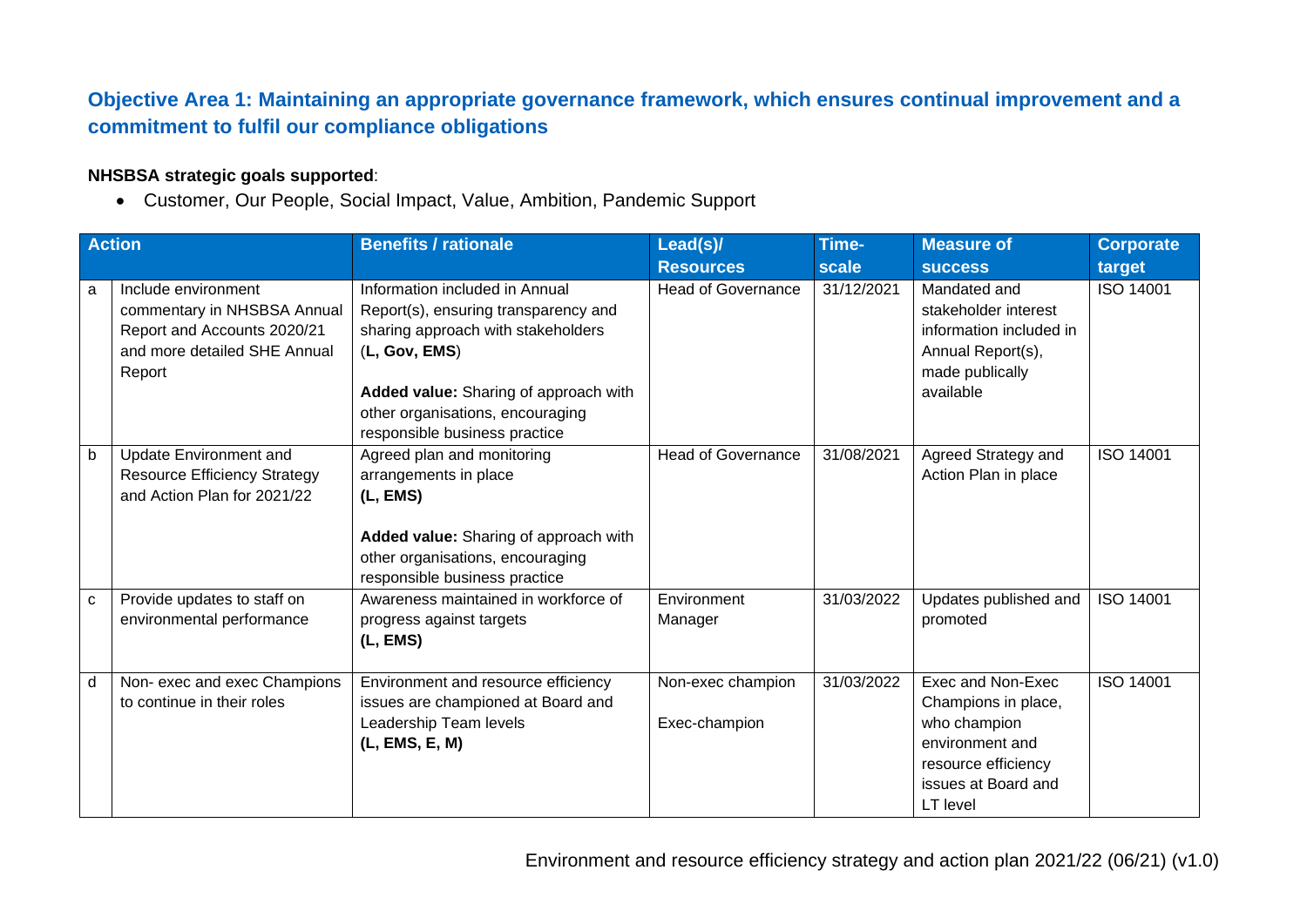|              | <b>Action</b>                                                                                                                                                                                                                                      | <b>Benefits / rationale</b>                                                                                                                                                                                | Lead(s)/                                                 | Time-      | <b>Measure of</b>                                                                    | <b>Corporate</b>                   |
|--------------|----------------------------------------------------------------------------------------------------------------------------------------------------------------------------------------------------------------------------------------------------|------------------------------------------------------------------------------------------------------------------------------------------------------------------------------------------------------------|----------------------------------------------------------|------------|--------------------------------------------------------------------------------------|------------------------------------|
|              |                                                                                                                                                                                                                                                    |                                                                                                                                                                                                            | <b>Resources</b>                                         | scale      | <b>SUCCESS</b>                                                                       | target                             |
| e            | SHE Committee to monitor<br>performance against this<br>strategy, and provide assurance<br>to the Board                                                                                                                                            | Senior representatives who are<br>members of the Committee are<br>accountable for actions within this<br>Strategy<br>(L, EMS, E, M)                                                                        | <b>SHE Committee</b><br>Environment<br>Manager           | 31/03/2022 | <b>SHE Committee</b><br>meetings take place<br>and provide assurance<br>to the Board | <b>ISO 14001</b><br>Audit Plan     |
| $\mathsf{f}$ | <b>Environment Committee to</b><br>oversee carbon reduction and<br>environmental sustainability<br>across the business                                                                                                                             | Senior representatives who are<br>members of the Committee are<br>accountable for actions within this<br>Strategy<br>(L, EMS, E, M)                                                                        | Environment<br>Committee<br>Environment<br>Manager       | 31/03/2022 | Environment<br>Committee established<br>and business areas<br>represented            | ISO14001<br>Environment<br>targets |
| g            | SHE Colleague Groups to<br>represent business areas and<br>provide input and support                                                                                                                                                               | Colleague consultation and input<br>provided on actions within this Strategy<br>(L, EMS, E, M)                                                                                                             | <b>SHE Colleague</b><br>Groups<br>Environment<br>Manager | 31/03/2022 | <b>SHE Staff Group</b><br>meetings take place<br>and provide support<br>and input    | ISO 14001<br><b>Audit Plan</b>     |
| h.           | <b>Environment Network</b><br>contiunues to represent<br>business areas and deliver<br>campaigns                                                                                                                                                   | Awareness of contribution to this<br>strategy is maintained in workforce<br>(L, EMS)<br><b>Added Value: Broader social benefits</b><br>gained through awareness for home life                              | Environment<br>Manager                                   | 31/03/2022 | Continued<br><b>Environment Network</b><br>membership                                | ISO14001                           |
|              | Maintain membership of/<br>communication with stakeholder<br>groups, including DHSC<br><b>Greening Government ALB</b><br>forum, IEMA forums, Regional<br>Sustainability Networks,<br>Sustainable Dental Advisory<br>Group and others as identified | Ensures alignment with mandated<br>requirements, and sharing of best<br>practice<br>(EMS, M)<br>Added value: Sharing of approach with<br>other organisations, encouraging<br>responsible business practice | <b>SHE Manager</b><br>Environment<br>Manager             | 31/03/2022 | Meetings, forums,<br>webinars etc. attended                                          | ISO 14001                          |
|              | Maintain ISO 14001:2015<br><b>Environmental Management</b><br>System certification                                                                                                                                                                 | Assurance gained from being externally<br>certified. Providing external assurance<br>to clients/ customers (EMS, M)                                                                                        | Environment<br>Manager                                   | 31/03/2022 | External ISO 14001<br>certification maintained                                       | <b>ISO 14001</b><br>Audit Plan     |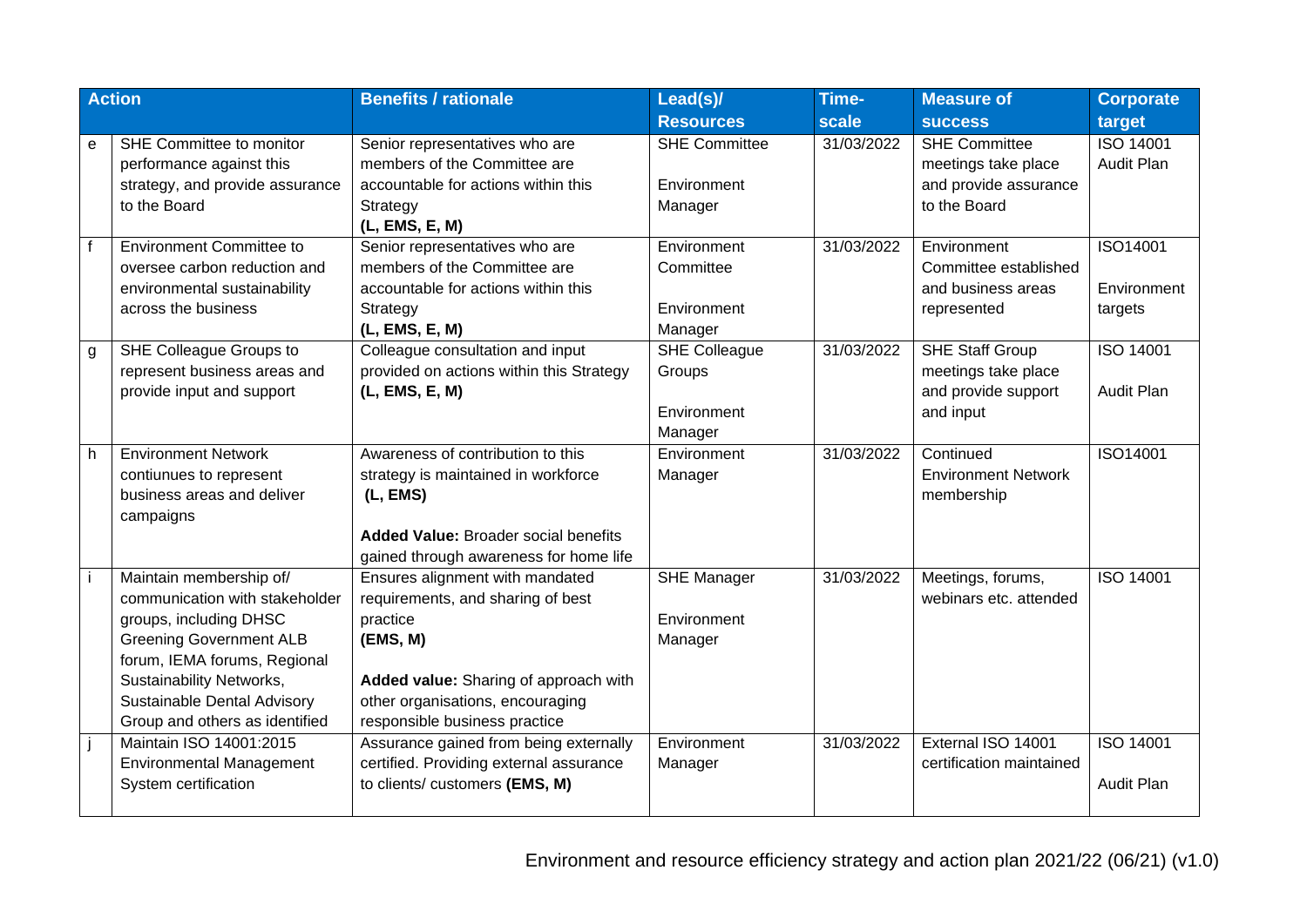|    | <b>Action</b>                | <b>Benefits / rationale</b>             | Lead(s)/                | Time-      | <b>Measure of</b>    | <b>Corporate</b> |
|----|------------------------------|-----------------------------------------|-------------------------|------------|----------------------|------------------|
|    |                              |                                         | <b>Resources</b>        | scale      | <b>SUCCESS</b>       | target           |
| k. | Continue rolling SHE Audit   | Environment arrangements and            | Environment             | 31/03/2022 | Audit plan completed | <b>ISO 14001</b> |
|    | Schedule, coaching staff and | practices checked, and improvements     | Manager                 |            |                      |                  |
|    | tracking implementation of   | made (L, EMS, M)                        |                         |            |                      | Audit Plan       |
|    | actions                      |                                         |                         |            |                      |                  |
|    | Review and implementation of | Central government mandate to monitor   | Environment             | 30/09/2021 | Data collated and    | ISO14001         |
|    | <b>Greening Government</b>   | and improve environmental performance   | Manager                 |            | reported to DHSC.    |                  |
|    | Commitments 2021-2025        | (L, EMS, M, Gov)                        |                         |            |                      | Environment      |
|    |                              |                                         |                         |            |                      | targets          |
| m  | Creation and launch of       | Insight gained into staff awareness,    | Environment             | 30/06/2021 | Environment survey   | ISO14001         |
|    | <b>Environment Survey</b>    | attitudes and knowledge of              | Manager                 |            | completed            |                  |
|    |                              | environmental impacts (Gov, EMS, E,     |                         |            |                      | Environment      |
|    |                              | M)                                      | Customer Insight and    |            |                      | targets          |
|    |                              |                                         | <b>Research Officer</b> |            |                      |                  |
| n  | Develop new Environment      | Environment strategy reflects new       | Environment             | 31/03/2022 | New Environment      | ISO 14001        |
|    | <b>Strategy 2022-25</b>      | <b>Greening Government Commitments,</b> | Manager                 |            | Strategy drafted.    |                  |
|    |                              | Climate Emergency and Net Zer targets.  |                         |            |                      | Environment      |
|    |                              |                                         |                         |            |                      | targets.         |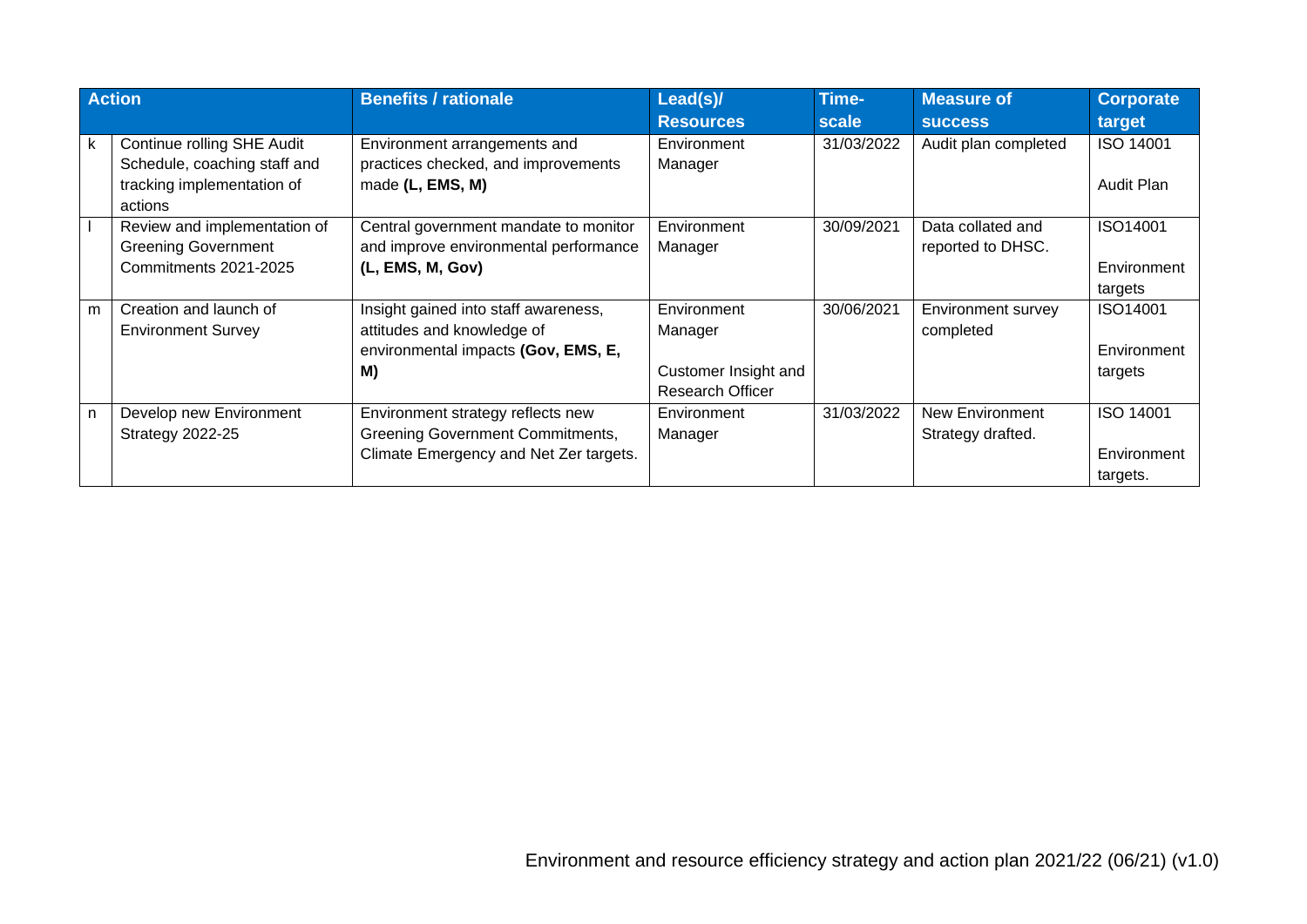## **Objective Area 2: Reducing greenhouse gas emissions and adapting to climate change**

#### **NHSBSA strategic goals supported**:

• Social Impact, Value

|              | <b>Action</b>                                                                                                                                   | <b>Benefits / rationale</b>                                                                                                                           | Lead(s)                                                                | <b>Time-scale</b> | <b>Measure of</b>                                                                              | <b>Corporate</b>                     |
|--------------|-------------------------------------------------------------------------------------------------------------------------------------------------|-------------------------------------------------------------------------------------------------------------------------------------------------------|------------------------------------------------------------------------|-------------------|------------------------------------------------------------------------------------------------|--------------------------------------|
|              |                                                                                                                                                 |                                                                                                                                                       |                                                                        |                   | <b>SUCCESS</b>                                                                                 | target                               |
| a            | Maintain and implement carbon<br>management plan to track and<br>deliver carbon reduction                                                       | Reducing carbon footprint of estate<br>(Gov, EMS, M)                                                                                                  | Environment<br>Manager                                                 | 31/03/2022        | Carbon management<br>plan in place.                                                            | Greenhouse<br>gas target             |
|              | projects                                                                                                                                        | <b>Added Value: Broader social benefits</b><br>gained through action on climate change                                                                | <b>Estates Support</b><br>Manager                                      |                   |                                                                                                | ISO14001                             |
| b            | Explore options and develop<br>business cases to improve<br>energy efficiency of estate                                                         | Reducing carbon footprint of estate<br>(Gov, EMS, M)<br><b>Added Value: Broader social benefits</b><br>gained through action on climate change        | <b>Estates Support</b><br>Manager<br>Environment<br>Manager            | 31/03/2022        | <b>Business cases</b><br>produced and<br>submitted as part of<br>business planning<br>process. | Greenhouse<br>gas target<br>ISO14001 |
| $\mathbf{C}$ | Complete scoping and design<br>works for additional electric<br>vehicle charging points at<br>Greenfinch Way, Stella House<br>and Hesketh House | Support increased uptake of electric<br>vehicles (Gov, EMS)<br><b>Added Value: Broader social benefits</b><br>gained through action on climate change | <b>Estates Support</b><br>Manager<br>Projects and<br>Workplace Manager | 30/09/2021        | Scope and design<br>works completed                                                            | ISO14001<br>Greenhouse<br>gas target |
| d            | Complete scope and design<br>work for additional LED lighting<br>at Ridgeway House, Greenfinch<br>Way, Stella House and Hesketh<br>House        | Reduced carbon footprint of estate<br>(Gov, EMS, L)<br><b>Added Value: Broader social benefits</b><br>gained through action on climate change         | <b>Estates Support</b><br>Manager<br>Projects and<br>Workplace Manager | 30/09/2021        | Scope and design<br>works completed                                                            | ISO14001<br>Greenhouse<br>gas target |
| ${\bf e}$    | Complete scope and design<br>work for solar panels at Stella<br>House, Greenfinch Way and<br><b>Hesketh House</b>                               | Reduced carbon footprint of estates<br>(Gov, EMS, L)<br><b>Added Value: Broader social benefits</b><br>gained through action on climate change        | <b>Estates Support</b><br>Manager<br>Projects and<br>Workplace Manager | 30/09/2021        | Scope and design<br>works completed                                                            | ISO14001<br>Greenhouse<br>gas target |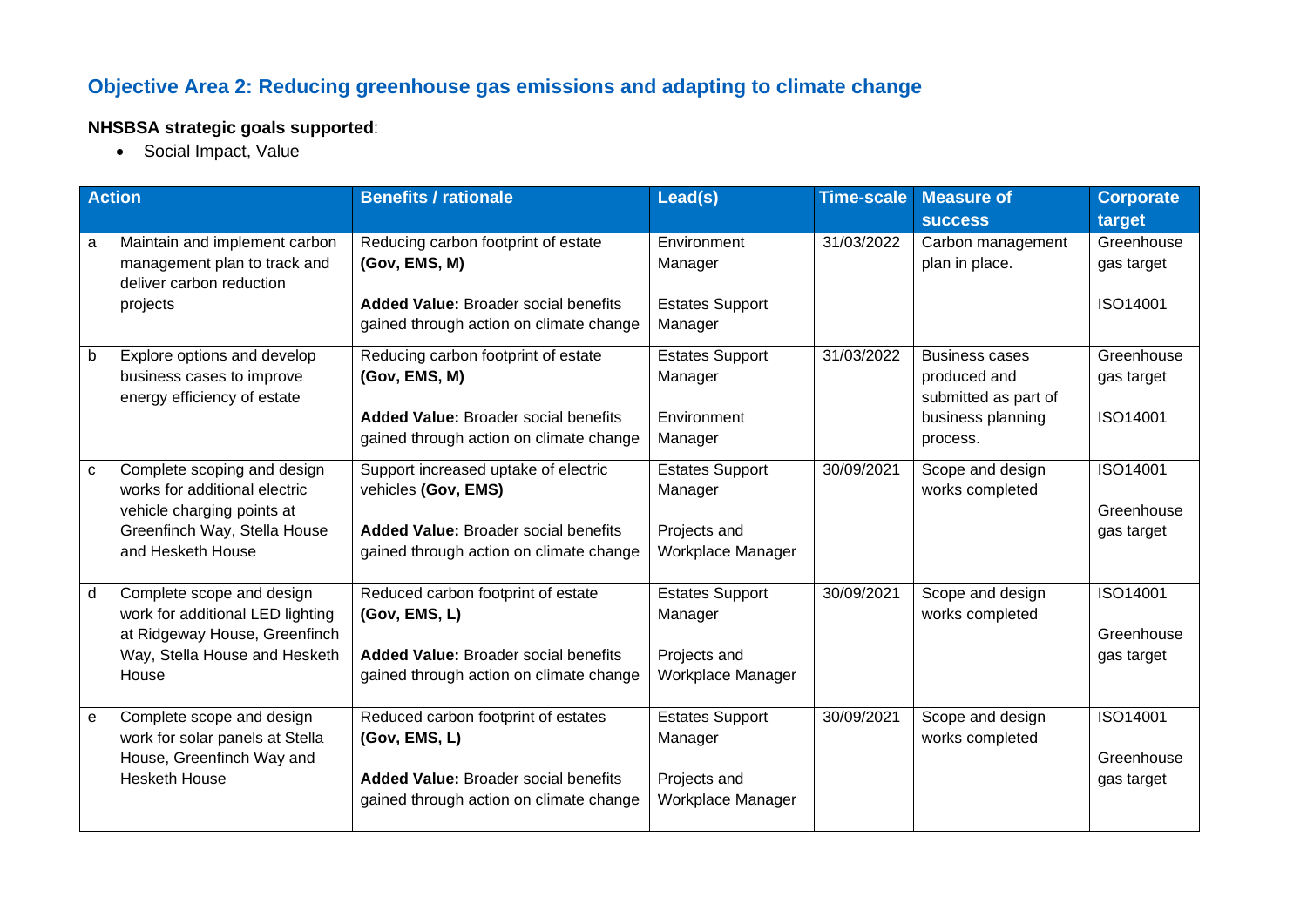|    | <b>Action</b>                                                                             | <b>Benefits / rationale</b>                                                                                                                      | Lead(s)                                                                   | <b>Time-scale</b> | <b>Measure of</b>                                                                  | <b>Corporate</b>                             |
|----|-------------------------------------------------------------------------------------------|--------------------------------------------------------------------------------------------------------------------------------------------------|---------------------------------------------------------------------------|-------------------|------------------------------------------------------------------------------------|----------------------------------------------|
|    |                                                                                           |                                                                                                                                                  |                                                                           |                   | <b>SUCCESS</b>                                                                     | target                                       |
|    | Deliver agreed LED lighting,<br>solar panel and electric vehicle<br>charging projects.    | Reduced carbon footprint of estates<br>(Gov, EMS, L)                                                                                             | <b>Estates Support</b><br>Manager                                         | 31/03/2022        | Scope and design<br>works reviewed.                                                | ISO14001<br>Greenhouse                       |
|    |                                                                                           | <b>Added Value: Broader social benefits</b><br>gained through action on climate change                                                           | Projects and<br>Workplace Manager                                         |                   | Schemes prioritised.<br>Projects completed.                                        | gas target                                   |
| g  | Replacement of transformer at<br><b>Hesketh House</b>                                     | Reduced carbon footprint of estate<br>(L, Gov, EMS)<br><b>Added Value: Broader social benefits</b><br>gained through action on climate change    | <b>Estates Support</b><br>Manager<br><b>Regional Facilities</b><br>Manage | 30/06/2021        | Transformer<br>replacement complete.                                               | Greenhouse<br>gas target<br><b>ISO 14001</b> |
| h. | Air conditioning improvements<br>to communication rooms                                   | Reducing carbon footprint of estate<br>(Gov, EMS, M)<br><b>Added Value: Broader social benefits</b><br>gained through action on climate change   | <b>Property Operations</b><br>Manager                                     | 31/03/2022        | Air conditioning<br>upgrades completed                                             | Greenhouse<br>gas target<br><b>ISO 14001</b> |
|    | Develop and publish energy<br>efficiency material within<br><b>Climate Action Toolkit</b> | Awareness maintained in workforce<br>(Gov, EMS, E, M)<br><b>Added Value: Broader social benefits</b><br>gained through awareness for home life   | Projects and<br>Workplace Manager<br>Environment<br>Manager               | 05/06/2021        | <b>Climate Action Toolkit</b><br>published                                         | Greenhouse<br>gas target<br>ISO 14001        |
|    | Evaluate impact of COVID-19<br>on environmental performance                               | Better understanding of homeworking<br>emissions (EMS)<br><b>Added Value: Broader social benefits</b><br>gained through action on climate change | Environment<br>Manager<br>Data Scientist                                  | 30/06/2021        | Report detailing impact<br>of COVID-19 on<br>environmental<br>performance produced | Greenhouse<br>gas target<br><b>ISO 14001</b> |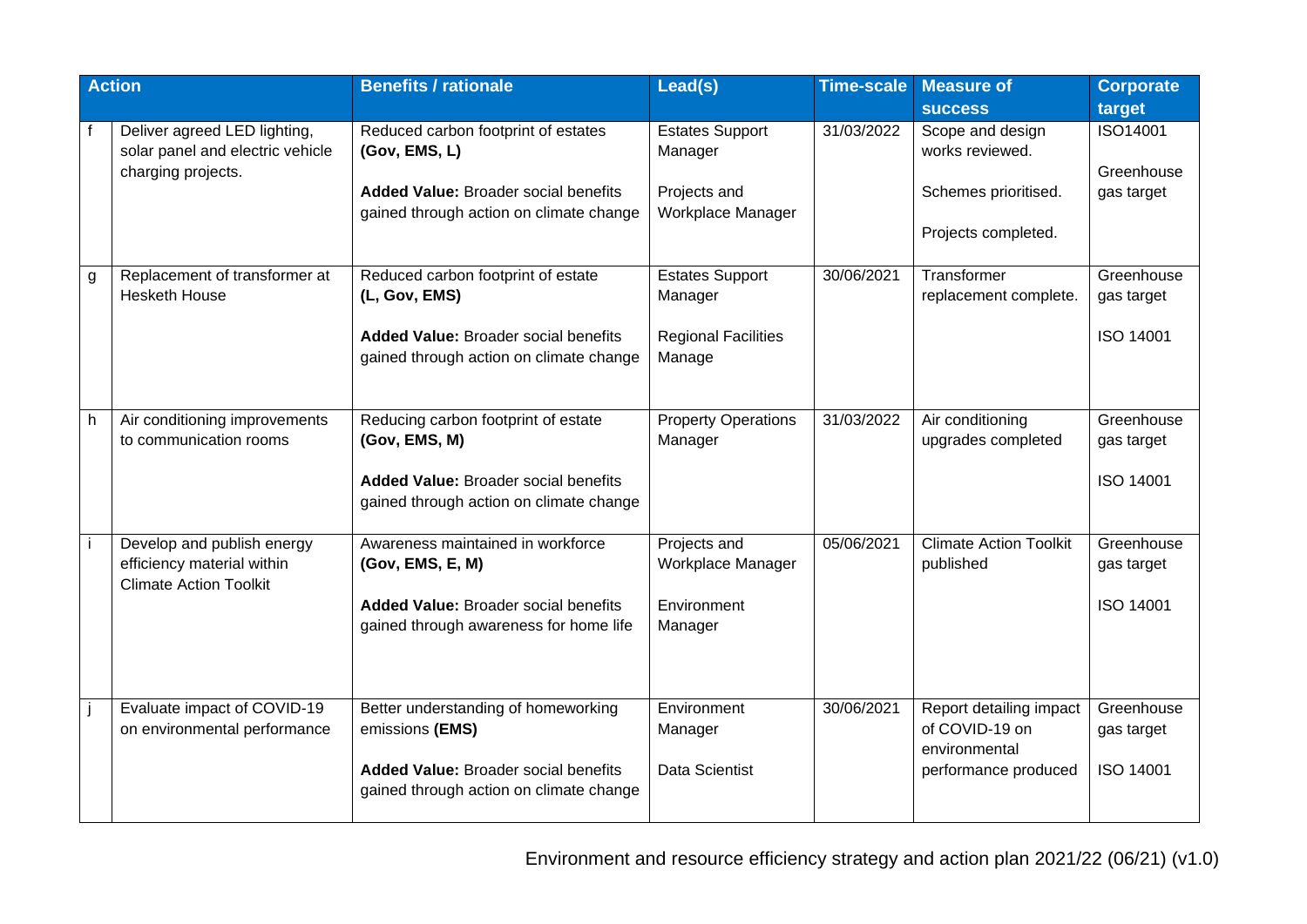|    | <b>Action</b>                   | <b>Benefits / rationale</b>                 | Lead(s)                     | <b>Time-scale</b> | <b>Measure of</b>          | <b>Corporate</b> |
|----|---------------------------------|---------------------------------------------|-----------------------------|-------------------|----------------------------|------------------|
|    |                                 |                                             |                             |                   | <b>SUCCESS</b>             | target           |
| k. | Maintain business continuity    | Continue to deliver service when            | <b>Information Security</b> | 31/03/2022        | <b>Business continuity</b> | <b>ISO 14001</b> |
|    | and incident management plans   | buildings are inaccessible                  | <b>Risk and Business</b>    |                   | and incident               |                  |
|    | to ensure that appropriate      | (L, Gov, M)                                 | <b>Continuity Manager</b>   |                   | management plans in        |                  |
|    | arrangements are in place to    |                                             |                             |                   | place                      |                  |
|    | protect and deliver prioritised | <b>Added Value: Broader social benefits</b> |                             |                   |                            |                  |
|    | services in the event of a      | gained through ensuring our services        |                             |                   |                            |                  |
|    | service disruption for e.g.     | are available                               |                             |                   |                            |                  |
|    | adverse weather.                |                                             |                             |                   |                            |                  |
|    | Complete biodiversity survey at | Enhancing of biodiversity                   | Project and                 | 31/07/2021        | <b>Biodiversity report</b> | ISO14001         |
|    | Greenfinch Way and Stella       | (Gov, EMS, M)                               | Workplace Manager           |                   | survey received            |                  |
|    | House to understand current     |                                             |                             |                   |                            |                  |
|    | ecological value.               | <b>Added Value: Broader social benefits</b> | <b>Estates Support</b>      |                   |                            |                  |
|    |                                 | gained through action on climate change     | Manager                     |                   |                            |                  |
|    |                                 | and biodiversity                            |                             |                   |                            |                  |
|    |                                 |                                             | Environment                 |                   |                            |                  |
|    |                                 |                                             | Manager                     |                   |                            |                  |
| m  | Develop plan to enhance         | Enhancing of biodiversity                   | Project and                 | 31/03/2022        | Biodiversity               | ISO14001         |
|    | external spaces to support      | (Gov, EMS, M)                               | Workplace Manager           |                   | improvement plan           |                  |
|    | biodiversity across estate.     |                                             |                             |                   | formed                     |                  |
|    |                                 | <b>Added Value: Broader social benefits</b> | <b>Estates Support</b>      |                   |                            |                  |
|    |                                 | gained through action on climate change     | Manager                     |                   |                            |                  |
|    |                                 | and biodiversity.                           |                             |                   |                            |                  |
|    |                                 |                                             | Environment                 |                   |                            |                  |
|    |                                 |                                             | Manager                     |                   |                            |                  |
| n  | Embed opportunity to reduce     | Potential to reduce building energy and     | Programme Lead of           | 31/03/2022        | Our Way Ahead              | ISO14001         |
|    | building energy and business    | business travel                             | Our Way Ahead               |                   | programme in place         |                  |
|    | travel within Our Way Ahead     | (Gov, EMS, E, M)                            |                             |                   |                            | Greenhouse       |
|    | programme.                      |                                             | Environment                 |                   |                            | gas target       |
|    |                                 | <b>Added value: Broader social benefits</b> | Manager                     |                   |                            |                  |
|    |                                 | gained through action on climate change     |                             |                   |                            |                  |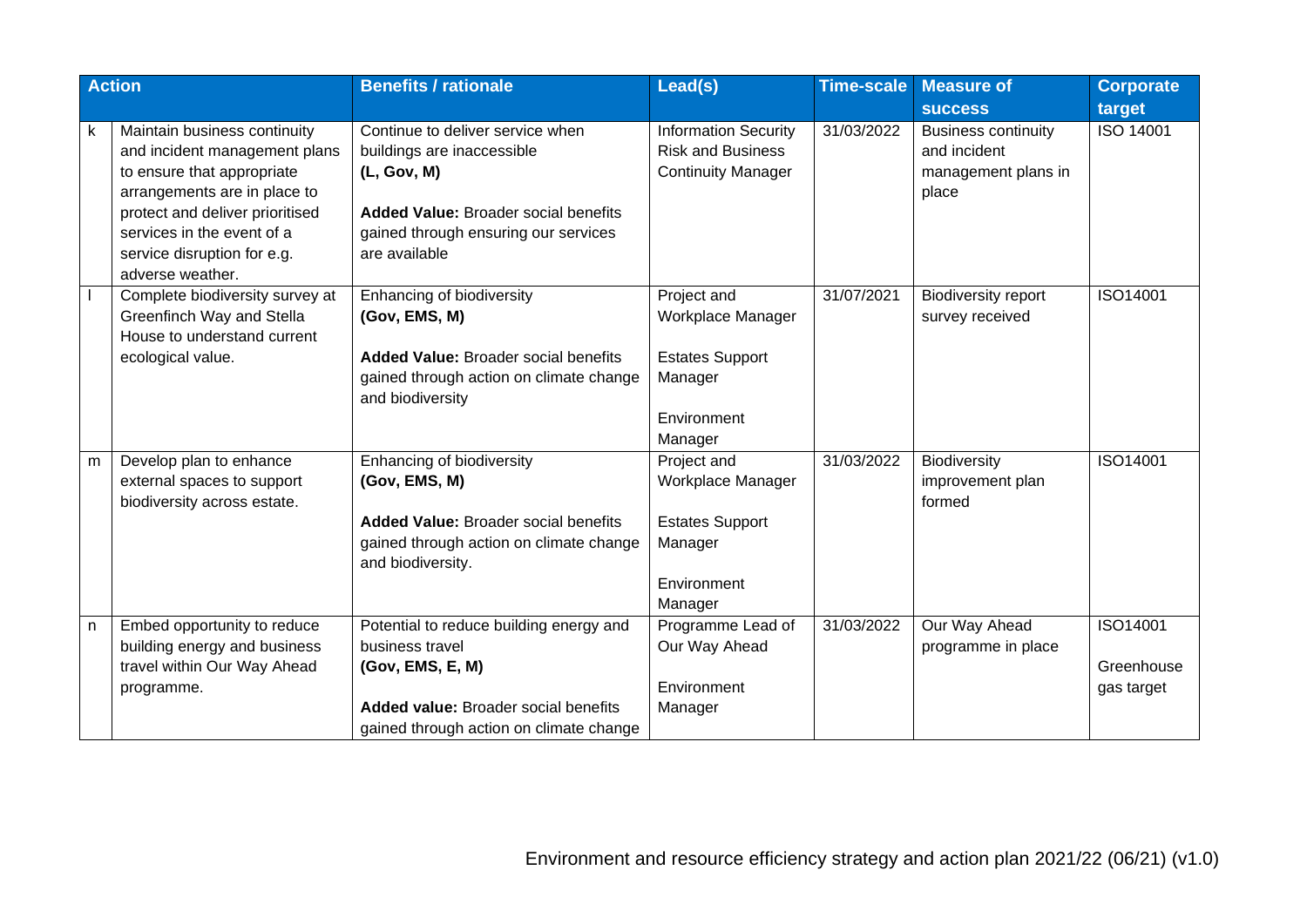## **Objective Area 3: Reducing waste and maximising resource efficiency**

#### **NHSBSA strategic goals supported**:

• Social Impact, Value

|   |                                 | <b>Benefits / rationale</b>                 | Lead(s)                     | <b>Time-scale</b> | <b>Measure of</b>    | <b>Corporate</b> |
|---|---------------------------------|---------------------------------------------|-----------------------------|-------------------|----------------------|------------------|
|   |                                 |                                             |                             |                   | <b>SUCCESS</b>       | target           |
| a | Roll out campaign in support of | Awareness maintained in workforce           | Environment                 | 30/09/21          | Campaign completed   | Waste            |
|   | WRAP Recycling Week, as part    | (Gov, EMS, E, M)                            | Manager                     |                   |                      | targets          |
|   | of NHSBSA campaign timetable    |                                             |                             |                   |                      |                  |
|   | 2021/22                         | <b>Added Value: Broader social benefits</b> | Environment                 |                   |                      | <b>ISO 14001</b> |
|   |                                 | gained through awareness for home life      | <b>Network</b>              |                   |                      |                  |
| b | Roll out campaign in support of | Reducing plastic waste                      | Environment                 | 31/07/21          | Campaign completed   | Waste            |
|   | Plastic Free July, as part of   | (Gov, EMS, E, M)                            | Manager                     |                   |                      | targets          |
|   | NHSBSA campaign timetable       |                                             |                             |                   |                      |                  |
|   | 2021/22                         | <b>Added Value: Broader environmental</b>   | Environment                 |                   |                      | <b>ISO 14001</b> |
|   |                                 | benefits through reduced plastic waste      | <b>Network</b>              |                   |                      |                  |
| C | Increase uptake of Compass      | Reduction in paper waste                    | <b>Head of Dental</b>       | 31/03/22          | Increased uptake of  | Waste            |
|   | self serve functions for        | (Gov, EMS, M)                               | <b>Service and Clinical</b> |                   | Compass self service | targets          |
|   | foundation dentist travel and   |                                             | Policy                      |                   |                      |                  |
|   | subsistence claims and          | Added value: Broader environmental          |                             |                   |                      | ISO14001         |
|   | applications under the          | benefits gained through increased           |                             |                   |                      |                  |
|   | <b>Statement of Financial</b>   | operational efficiency                      |                             |                   |                      |                  |
|   | Entitlements relating to        |                                             |                             |                   |                      |                  |
|   | business rates                  |                                             |                             |                   |                      |                  |
| d | Increase use of Electronic      | Reducing paper waste                        | Director of Primary         | 31/03/2022        | Continued uptake of  | Waste            |
|   | Prescription Service (EPS)      | (Gov, EMS, M)                               | <b>Care Services</b>        |                   | <b>EPS</b>           | targets          |
|   |                                 |                                             |                             |                   |                      |                  |
|   |                                 | <b>Added Value: Broader social benefits</b> |                             |                   |                      | <b>ISO 14001</b> |
|   |                                 | gained through efficient prescription       |                             |                   |                      |                  |
|   |                                 | system                                      |                             |                   |                      |                  |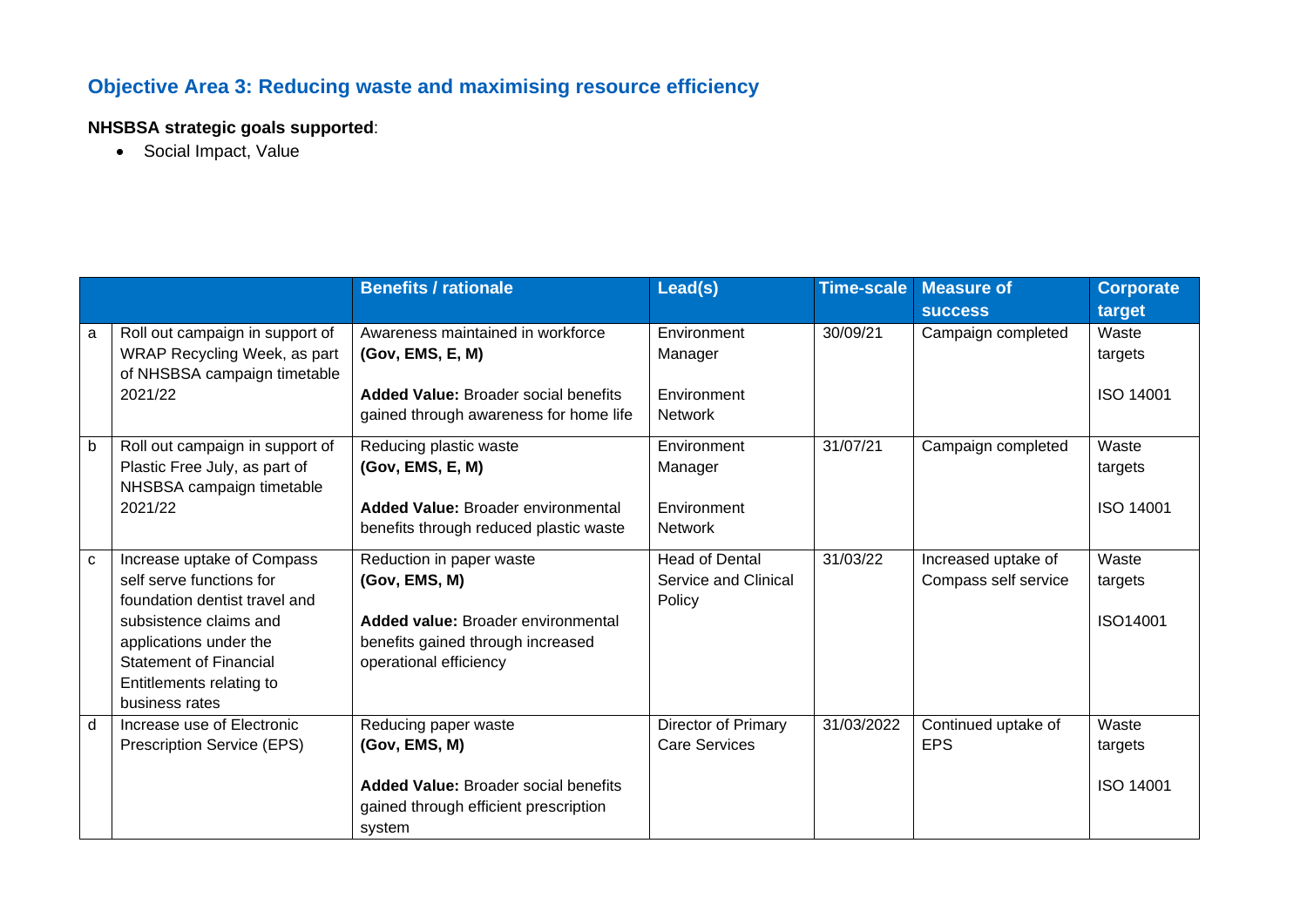|   |                                                                   | <b>Benefits / rationale</b>                                                                    | Lead(s)                                     | <b>Time-scale</b> | <b>Measure of</b>                               | <b>Corporate</b> |
|---|-------------------------------------------------------------------|------------------------------------------------------------------------------------------------|---------------------------------------------|-------------------|-------------------------------------------------|------------------|
|   |                                                                   |                                                                                                |                                             |                   | <b>SUCCESS</b>                                  | target           |
| е | Digitisation of 'referred backs'<br>process                       | Reducing paper usage<br>(Gov, EMS, M)                                                          | Director of Primary<br><b>Care Services</b> | 31/03/2022        | Continued uptake of<br>digitisal referred backs | Paper target     |
|   |                                                                   | <b>Added Value: Broader social benefits</b><br>gained through efficient prescription<br>system |                                             |                   | process                                         | <b>ISO 14001</b> |
|   | Continued expansion of<br>Manage Your Service to provide          | Reduced paper usage<br>(Gov, EMS M)                                                            | Director of Primary<br><b>Care Services</b> | 31/03/2022        | Increase in number of<br>services managed       | Paper target     |
|   | digital first solutions for new<br>services to support the        | <b>Added value: Broader social benefits</b>                                                    |                                             |                   | through 'Manage Your<br>Service'                | Waste target     |
|   | community pharmacy<br>contractual framework                       | gained through efficient payments<br>processing system.                                        |                                             |                   |                                                 | ISO14001         |
|   |                                                                   |                                                                                                |                                             |                   |                                                 |                  |
| g | Increase uptake of paperless<br>payslips through Electronic Staff | Reduction in waste<br>(Gov, EMS, M)                                                            | Director of Workforce<br>Services           | 31/03/2022        | Increase update of<br>electronic payslips       | Waste target     |
|   | Records                                                           |                                                                                                |                                             |                   |                                                 | ISO14001         |
|   |                                                                   | <b>Added Value: Broader social benefits</b><br>gained through Electronic Staff Records         |                                             |                   |                                                 |                  |
|   |                                                                   | system                                                                                         |                                             |                   |                                                 |                  |
| h | <b>Digitising NHS Pension Scheme</b><br>application forms         | Reduction in waste<br>(Gov, EMS, M)                                                            | Head of Service -<br><b>NHS Pensions</b>    | 31/03/2022        | Successful roll-out of<br>digital NHS pensions  | Waste target     |
|   |                                                                   |                                                                                                |                                             |                   | application form                                | ISO14001         |
|   |                                                                   | <b>Added Value: Broader social benefits</b>                                                    |                                             |                   |                                                 |                  |
|   |                                                                   | gained through efficient pensions<br>system                                                    |                                             |                   |                                                 |                  |
|   | Develop and publish waste and<br>resource efficiency material     | Awareness maintained in workforce<br>(Gov, EMS, E, M)                                          | Projects and<br>Workplace Manager           | 05/06/2021        | <b>Climate Action Toolkit</b><br>published      | Waste target     |
|   | within Climate Action Toolkit                                     | <b>Added Value: Broader social benefits</b>                                                    | Environment                                 |                   |                                                 | Paper target     |
|   |                                                                   | gained through awareness for home life                                                         | Manager                                     |                   |                                                 | <b>ISO 14001</b> |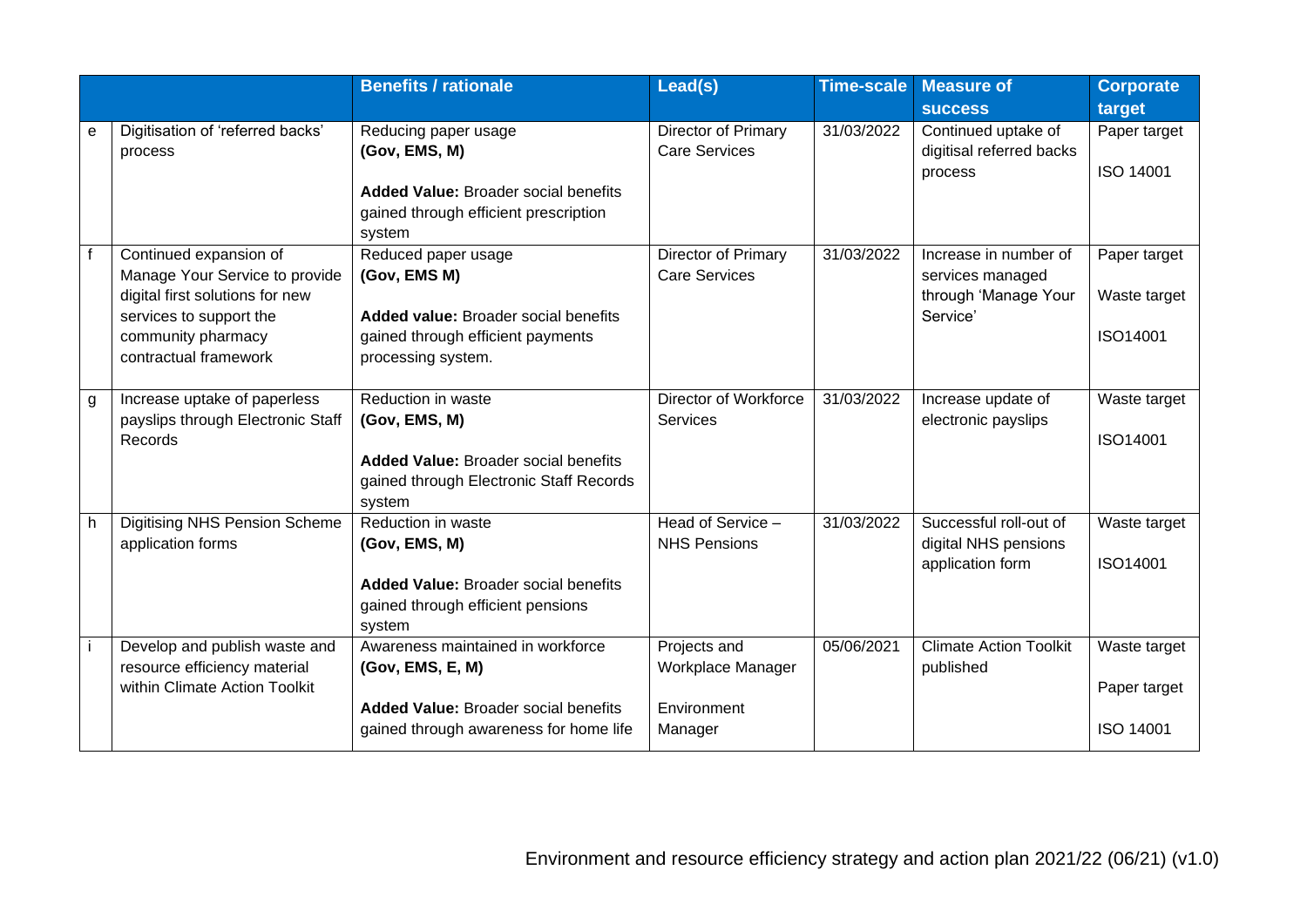## **Objective Area 4: Reducing water use**

#### **NHSBSA strategic goals supported**:

• Social Impact, Value

|   | <b>Action</b>                 | <b>Benefits / rationale</b>                 | Lead(s)           |            | Time-scale   Measure of       | Corporate        |
|---|-------------------------------|---------------------------------------------|-------------------|------------|-------------------------------|------------------|
|   |                               |                                             |                   |            | <b>SUCCESS</b>                | target           |
| a | Develop and publish water     | Awareness maintained in workforce           | Projects and      | 05/06/2021 | <b>Climate Action Toolkit</b> | Water target     |
|   | efficiency material within    | (Gov, EMS, E, M)                            | Workplace Manager |            | published                     |                  |
|   | <b>Climate Action Toolkit</b> |                                             |                   |            |                               | <b>ISO 14001</b> |
|   |                               | <b>Added Value: Broader social benefits</b> | Environment       |            |                               |                  |
|   |                               | gained through awareness for home life      | Manager           |            |                               |                  |
|   |                               |                                             |                   |            |                               |                  |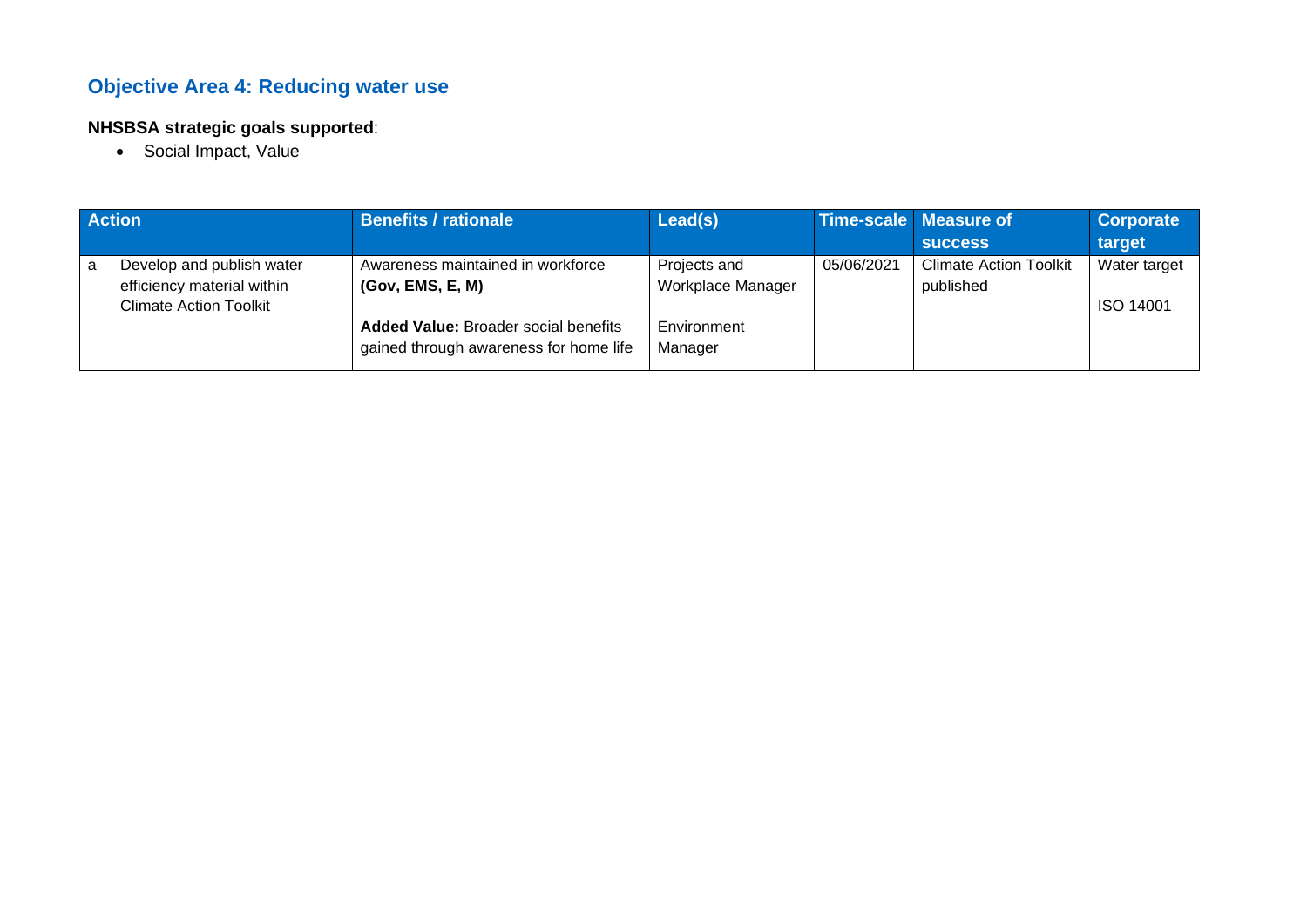### **Objective Area 5: Creating wider environmental, social and economic value through our activities and supply chain**

#### **NHSBSA strategic goals supported**:

• Social Impact, Value, Our People

|   | <b>Action</b>                                                                                                          | <b>Benefits / rationale</b>                                                                                                                                                                                                         | Lead(s)                                                                        | Time-<br>scale | <b>Measure of</b><br><b>SUCCESS</b>                        | <b>Corporate</b><br>target                |
|---|------------------------------------------------------------------------------------------------------------------------|-------------------------------------------------------------------------------------------------------------------------------------------------------------------------------------------------------------------------------------|--------------------------------------------------------------------------------|----------------|------------------------------------------------------------|-------------------------------------------|
| a | Update and roll-out Sustainable<br>Procurement action plan, based<br>on consolidation at Flexible<br>Framework Level 4 | Sustainable procurement and contract<br>management practices embedded in<br>business, to ensure benefits are realised<br>via suppliers<br>(Gov, EMS, M)<br><b>Added value:</b> Sustainable practices<br>delivered down supply chain | Commercial<br>Sustainable<br><b>Procurement Lead</b><br>Environment<br>Manager | 31/03/2022     | Action plan completed                                      | Flexible<br>Framework<br><b>ISO 14001</b> |
| b | Explore supply chain impacts<br>and opportunities for<br>improvement (e.g. transition to a<br>more circular economy).  | Supply chain impacts and opportunities<br>for improvement are identified<br>(Gov, EMS, M)<br>Added value: supply chain impacts are<br>reduced                                                                                       | Commercial<br>Sustainable<br><b>Procurement Lead</b><br>Environment<br>Manager | 31/03/2022     | Supply chain impacts<br>and improvements<br>understood     | Flexible<br>Framework<br><b>ISO 14001</b> |
| C | Maintain a supplier engagement<br>process with those suppliers in<br>areas of high priority                            | Key risks / opportunities addressed<br>through supplier engagement<br>(Gov, EMS, M)<br>Added value: Broader environmental<br>benefits gained through contract<br>management                                                         | Commercial<br>Sustainable<br><b>Procurement Lead</b><br>Environment<br>Manager | 31/03/2022     | Supplier engagement<br>process established<br>and embedded | Flexible<br>Framework<br><b>ISO 14001</b> |